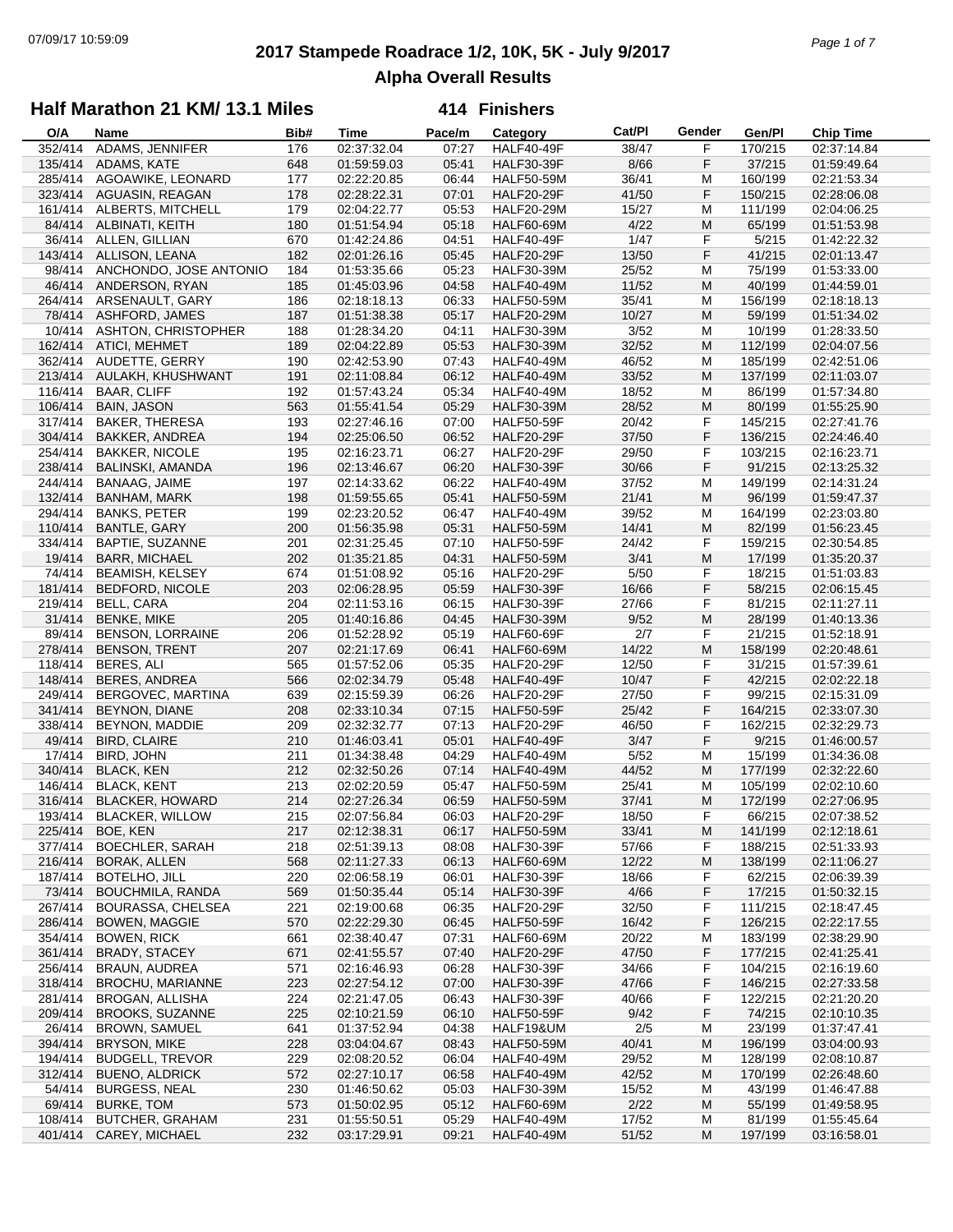# **2017 Stampede Roadrace 1/2, 10K, 5K - July 9/2017** 07/09/17 10:59:09 *Page 2 of 7* **Alpha Overall Results**

## **Half Marathon 21 KM/ 13.1 Miles**

| O/A     | Name                     | Bib# | <b>Time</b> | Pace/m | Category          | Cat/Pl | Gender | Gen/Pl  | <b>Chip Time</b> |
|---------|--------------------------|------|-------------|--------|-------------------|--------|--------|---------|------------------|
| 321/414 | CARLISLE, LAURA          | 233  | 02:28:15.59 | 07:01  | <b>HALF50-59F</b> | 21/42  | F      | 148/215 | 02:28:11.19      |
| 124/414 | CARLSON, MARK            | 574  | 01:58:55.19 | 05:38  | <b>HALF50-59M</b> | 19/41  | M      | 92/199  | 01:58:42.66      |
| 280/414 | CARTER, ALIX             | 235  | 02:21:32.09 | 06:42  | <b>HALF30-39F</b> | 39/66  | F      | 121/215 | 02:21:07.00      |
| 198/414 | CASEY, JIM               | 575  | 02:09:23.84 | 06:07  | <b>HALF60-69M</b> | 11/22  | M      | 132/199 | 02:09:09.65      |
| 196/414 | CASSIDY, DAVID           | 236  | 02:08:26.64 | 06:05  | <b>HALF20-29M</b> | 19/27  | M      | 130/199 | 02:08:11.40      |
| 299/414 | CASTRO, LISA             |      |             |        |                   | 32/47  | F      | 133/215 |                  |
|         |                          | 663  | 02:23:59.95 | 06:49  | <b>HALF40-49F</b> |        |        |         | 02:23:57.79      |
| 157/414 | CHALIFOUX, DREW          | 576  | 02:03:43.59 | 05:51  | <b>HALF40-49M</b> | 24/52  | M      | 109/199 | 02:03:23.39      |
| 245/414 | CHAMBLIN, SAMANTHA       | 237  | 02:14:40.44 | 06:22  | <b>HALF30-39F</b> | 33/66  | F      | 96/215  | 02:14:31.42      |
| 153/414 | CHAN, JENNY              | 649  | 02:03:08.75 | 05:50  | <b>HALF50-59F</b> | 6/42   | F      | 46/215  | 02:03:00.77      |
| 311/414 | CHAN, LEONA              | 239  | 02:26:39.93 | 06:57  | <b>HALF30-39F</b> | 45/66  | F      | 142/215 | 02:26:10.73      |
| 140/414 | CHARRON, MICHAEL         | 241  | 02:00:52.92 | 05:43  | <b>HALF30-39M</b> | 30/52  | M      | 101/199 | 02:00:35.40      |
| 21/414  | CHIVASA, MUFARO          | 242  | 01:36:16.38 | 04:33  | <b>HALF40-49M</b> | 7/52   | M      | 19/199  | 01:36:10.93      |
| 200/414 | CHOWDHURY, TAREQ         | 243  | 02:09:27.85 | 06:08  | <b>HALF40-49M</b> | 31/52  | M      | 133/199 | 02:09:14.36      |
| 167/414 | CHRISTENSON, MELISSA     | 642  | 02:05:26.19 | 05:56  | <b>HALF20-29F</b> | 16/50  | F      | 51/215  | 02:05:09.29      |
| 279/414 | CHYZ, BRAD               | 245  | 02:21:20.47 | 06:41  | <b>HALF20-29M</b> | 25/27  | M      | 159/199 | 02:21:13.80      |
| 403/414 | CLARK, LENA              | 246  | 03:19:45.65 | 09:28  | <b>HALF50-59F</b> | 40/42  | F      | 205/215 | 03:19:45.48      |
| 263/414 |                          |      |             |        |                   |        | F      |         |                  |
|         | COCKBURN, JESSICA        | 248  | 02:17:39.70 | 06:31  | <b>HALF30-39F</b> | 36/66  |        | 108/215 | 02:17:14.84      |
| 385/414 | COLE, LISA               | 665  | 02:56:01.17 | 08:20  | <b>HALF50-59F</b> | 35/42  | F      | 194/215 | 02:56:01.17      |
| 337/414 | COLLINGE, HEIDI          | 249  | 02:32:09.30 | 07:12  | <b>HALF40-49F</b> | 36/47  | F      | 161/215 | 02:31:53.08      |
| 255/414 | COMB, FRASER             | 250  | 02:16:29.19 | 06:28  | <b>HALF40-49M</b> | 38/52  | M      | 152/199 | 02:16:01.06      |
| 103/414 | <b>COMFORT, LINSI</b>    | 251  | 01:54:55.01 | 05:26  | <b>HALF20-29F</b> | 9/50   | F      | 25/215  | 01:54:39.85      |
|         | 96/414 CONKLIN, STEPHEN  | 578  | 01:53:17.86 | 05:22  | <b>HALF30-39M</b> | 24/52  | M      | 73/199  | 01:53:13.98      |
| 243/414 | CONNOLLY, CATHERINE      | 253  | 02:14:29.22 | 06:22  | <b>HALF20-29F</b> | 25/50  | F      | 95/215  | 02:14:16.20      |
| 257/414 | CONNOLLY, LAURA          | 254  | 02:16:55.20 | 06:29  | <b>HALF30-39F</b> | 35/66  | F      | 105/215 | 02:16:30.11      |
| 114/414 | COOZE, MICHELLE          | 255  | 01:57:21.08 | 05:33  | <b>HALF40-49F</b> | 6/47   | F      | 30/215  | 01:57:17.85      |
| 4/414   | CORMIER, RYAN            | 256  | 01:25:03.78 | 04:01  | <b>HALF20-29M</b> | 2/27   | M      | 4/199   | 01:25:03.18      |
| 39/414  | <b>CORNELSSEN, RILEY</b> | 257  | 01:44:02.74 | 04:55  | HALF19&UM         | 4/5    | M      | 34/199  | 01:44:01.10      |
|         |                          |      |             |        |                   |        |        |         |                  |
| 276/414 | COTE MCKENNA, RACHEL     | 258  | 02:20:31.20 | 06:39  | <b>HALF40-49F</b> | 28/47  | F      | 119/215 | 02:20:12.32      |
| 5/414   | <b>CRABTREE, JACK</b>    | 259  | 01:25:30.17 | 04:03  | <b>HALF20-29M</b> | 3/27   | M      | 5/199   | 01:25:28.19      |
| 51/414  | CRANE-HANNA, TANIA       | 260  | 01:46:11.27 | 05:01  | <b>HALF50-59F</b> | 1/42   | F      | 11/215  | 01:46:07.27      |
| 67/414  | <b>CRANSTONE, DAVID</b>  | 579  | 01:49:37.09 | 05:11  | <b>HALF50-59M</b> | 8/41   | M      | 54/199  | 01:49:28.36      |
| 75/414  | <b>CRICHTON, MARK</b>    | 261  | 01:51:09.49 | 05:16  | <b>HALF50-59M</b> | 9/41   | M      | 57/199  | 01:50:54.99      |
| 372/414 | <b>CROCKER, MARK</b>     | 643  | 02:46:37.33 | 07:53  | <b>HALF50-59M</b> | 39/41  | M      | 188/199 | 02:46:19.33      |
| 273/414 | <b>CROCKER, RACHEL</b>   | 644  | 02:20:11.64 | 06:38  | <b>HALF50-59F</b> | 15/42  | F      | 116/215 | 02:19:53.05      |
| 226/414 | <b>CRONK, CHELSEY</b>    | 262  | 02:12:38.74 | 06:17  | <b>HALF20-29F</b> | 22/50  | F      | 85/215  | 02:12:19.67      |
| 365/414 | <b>CROSSMAN, RACHEL</b>  | 263  | 02:44:12.18 | 07:46  | <b>HALF20-29F</b> | 48/50  | F      | 179/215 | 02:44:03.56      |
| 298/414 | CUNNINGHAM, NICOLE       | 264  | 02:23:57.32 | 06:49  | <b>HALF40-49F</b> | 31/47  | F      | 132/215 | 02:23:44.23      |
| 369/414 | DALE, CINDY              | 266  | 02:46:06.77 | 07:52  | <b>HALF40-49F</b> | 42/47  | F      | 182/215 | 02:45:41.12      |
|         |                          |      |             |        |                   |        |        |         |                  |
| 56/414  | DALPHOND, LOUISE         | 580  | 01:47:11.34 | 05:04  | <b>HALF50-59F</b> | 2/42   | F      | 12/215  | 01:47:07.54      |
| 117/414 | DASTMALCHI, MEHRAN       | 267  | 01:57:47.06 | 05:34  | <b>HALF20-29M</b> | 13/27  | M      | 87/199  | 01:57:39.28      |
| 319/414 | DAVIS, LAURENCE          | 268  | 02:28:05.93 | 07:01  | HALF60-69M        | 17/22  | М      | 173/199 | 02:27:37.39      |
| 3/414   | DAVIS, MARK              | 269  | 01:22:58.36 | 03:55  | <b>HALF30-39M</b> | 1/52   | M      | 3/199   | 01:22:57.58      |
| 217/414 | DECROM, AIMEE            | 270  | 02:11:29.27 | 06:13  | <b>HALF30-39F</b> | 26/66  | F      | 79/215  | 02:11:14.49      |
| 207/414 | DEMETRICK, MELANIE       | 271  | 02:09:59.69 | 06:09  | <b>HALF20-29F</b> | 19/50  | F      | 73/215  | 02:09:42.38      |
| 133/414 | DEMINGS, JOEL            | 631  | 01:59:58.46 | 05:41  | <b>HALF50-59M</b> | 22/41  | M      | 97/199  | 01:59:50.02      |
| 330/414 | DEROSA, MARISSA          | 272  | 02:29:53.25 | 07:06  | <b>HALF20-29F</b> | 43/50  | F      | 156/215 | 02:29:36.94      |
| 347/414 | DESHPANDE, SHASHIKANT    | 581  | 02:35:45.29 | 07:22  | <b>HALF30-39M</b> | 49/52  | M      | 180/199 | 02:35:20.06      |
| 122/414 | DESROCHES, BEVERLY       | 273  | 01:58:33.89 | 05:37  | <b>HALF40-49F</b> | 7/47   | F      | 32/215  | 01:58:29.43      |
| 313/414 | DIAZ, JOSE               | 274  |             | 06:59  |                   | 43/52  |        | 171/199 | 02:26:54.90      |
|         |                          |      | 02:27:21.45 |        | <b>HALF40-49M</b> |        | M      |         |                  |
| 228/414 | DIFRANCESCO, LISA        | 275  | 02:12:43.11 | 06:17  | <b>HALF50-59F</b> | 11/42  | F      | 86/215  | 02:12:25.51      |
| 292/414 | DIODATI, CARL            | 276  | 02:23:18.71 | 06:47  | <b>HALF30-39M</b> | 43/52  | M      | 162/199 | 02:22:55.60      |
| 305/414 | DJAKOVIC, MELISSA        | 277  | 02:25:10.36 | 06:52  | <b>HALF30-39F</b> | 42/66  | F      | 137/215 | 02:24:52.04      |
| 27/414  | DOLL, JUSTIN             | 636  | 01:39:39.33 | 04:43  | <b>HALF30-39M</b> | 7/52   | M      | 24/199  | 01:39:33.26      |
| 297/414 | DONSKY, MICHELE          | 582  | 02:23:44.06 | 06:48  | <b>HALF50-59F</b> | 17/42  | F      | 131/215 | 02:23:15.69      |
| 384/414 | DREWE, LINDA             | 279  | 02:53:56.81 | 08:14  | <b>HALF50-59F</b> | 34/42  | F      | 193/215 | 02:53:31.95      |
| 246/414 | DRUMMOND, KERR           | 280  | 02:14:45.36 | 06:23  | <b>HALF20-29M</b> | 23/27  | M      | 150/199 | 02:14:38.75      |
| 130/414 | DRYER, BRENDA            | 281  | 01:59:54.27 | 05:40  | <b>HALF30-39F</b> | 6/66   | F      | 35/215  | 01:59:41.84      |
| 105/414 | DUECK, LYNNE             | 282  | 01:55:38.45 | 05:28  | <b>HALF60-69F</b> | 3/7    | F      | 26/215  | 01:55:31.14      |
| 272/414 | DUKELOW, JANICE          | 283  | 02:20:04.99 | 06:38  | <b>HALF40-49F</b> | 26/47  | F      | 115/215 | 02:19:52.04      |
|         |                          |      |             |        |                   |        |        |         |                  |
| 23/414  | DYMENT, GEOFF            | 284  | 01:37:05.17 | 04:36  | <b>HALF40-49M</b> | 8/52   | M      | 21/199  | 01:37:03.01      |
| 159/414 | DYSON, TERRY             | 667  | 02:04:12.05 | 05:53  | <b>HALF30-39F</b> | 13/66  | F      | 50/215  | 02:04:01.18      |
| 413/414 | EAGLES-RAMSAY, KIM       | 650  | 03:40:59.79 | 10:28  | <b>HALF50-59F</b> | 42/42  | F      | 214/215 | 03:40:58.31      |
| 378/414 | <b>EDWARDS, MARK</b>     | 285  | 02:51:42.64 | 08:08  | <b>HALF30-39M</b> | 51/52  | M      | 190/199 | 02:51:30.03      |
| 367/414 | EDWARDS, SEAN            | 286  | 02:44:26.76 | 07:47  | <b>HALF20-29M</b> | 27/27  | M      | 187/199 | 02:44:19.11      |
| 396/414 | ENGEL-ERICKSON, SCHARI   | 288  | 03:04:18.48 | 08:44  | <b>HALF50-59F</b> | 38/42  | F      | 200/215 | 03:04:13.08      |
| 57/414  | ENGLISH, AZRA            | 651  | 01:47:32.75 | 05:05  | HALF40-49F        | 4/47   | F      | 13/215  | 01:47:14.55      |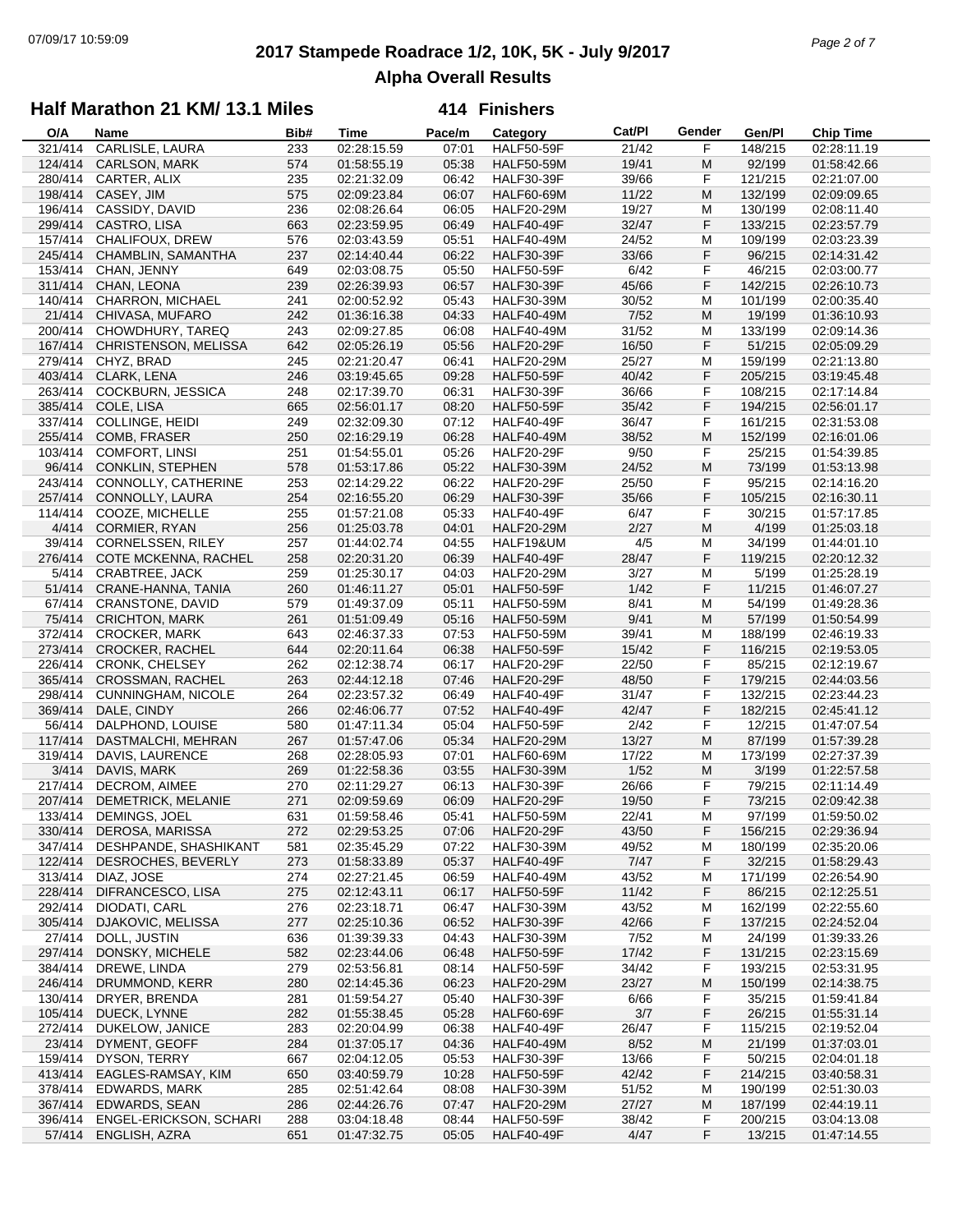# **2017 Stampede Roadrace 1/2, 10K, 5K - July 9/2017** 07/09/17 10:59:10 *Page 3 of 7* **Alpha Overall Results**

### **Half Marathon 21 KM/ 13.1 Miles**

| O/A               | Name                       | Bib# | <b>Time</b> | Pace/m | Category          | Cat/PI | Gender | Gen/Pl  | <b>Chip Time</b> |
|-------------------|----------------------------|------|-------------|--------|-------------------|--------|--------|---------|------------------|
| 172/414           | <b>ERIKSEN, TORGYN</b>     | 289  | 02:05:54.61 | 05:58  | <b>HALF40-49F</b> | 12/47  | F      | 52/215  | 02:05:46.15      |
| 127/414           | ETHERIDGE, PHILIP          | 290  | 01:59:46.88 | 05:40  | <b>HALF40-49M</b> | 20/52  | M      | 95/199  | 01:59:42.21      |
| 388/414           | EVANS, JOHN                | 292  | 02:57:39.13 | 08:25  | <b>HALF40-49M</b> | 50/52  | M      | 193/199 | 02:57:38.32      |
| 113/414           | <b>EVENS, SHARON</b>       | 293  | 01:57:19.14 | 05:33  | <b>HALF50-59F</b> | 4/42   | F      | 29/215  | 01:56:51.30      |
| 301/414           | <b>EWEN, MICHELLE</b>      | 583  | 02:24:42.96 | 06:51  | HALF40-49F        | 33/47  | F      | 134/215 | 02:24:14.94      |
| 175/414           | FAH, CATHERINE             | 584  | 02:06:09.53 | 05:58  | HALF40-49F        | 13/47  | F      | 54/215  | 02:06:05.01      |
| 349/414           | FAHR, HEATHER              | 294  | 02:36:14.58 | 07:24  | <b>HALF30-39F</b> | 50/66  | F      | 168/215 | 02:35:54.82      |
| 131/414           | FEDORONKO, CHRISTINA       | 585  | 01:59:54.74 | 05:40  | <b>HALF30-39F</b> | 7/66   | F      | 36/215  | 01:59:52.70      |
| 295/414           | <b>FELICIANO, GERARD</b>   | 296  | 02:23:42.84 | 06:48  | <b>HALF30-39M</b> | 45/52  | M      | 165/199 | 02:23:15.07      |
| 270/414           | FIR, TANYA                 | 298  | 02:19:42.97 | 06:37  | <b>HALF40-49F</b> | 24/47  | F      | 113/215 | 02:19:14.09      |
| 325/414           | FLEMMING, MAREN            | 299  | 02:29:02.76 | 07:03  | HALF19&UF         | 2/2    | F      | 152/215 | 02:28:54.23      |
| 253/414           | FORSYTH, CINDY             | 302  | 02:16:10.83 | 06:27  | <b>HALF40-49F</b> | 22/47  | F      | 102/215 | 02:15:41.84      |
| 134/414           | FOULGER, GEOFF             | 586  | 01:59:59.02 | 05:41  | <b>HALF20-29M</b> | 14/27  | M      | 98/199  | 01:59:44.90      |
| 66/414            | <b>FOURNIER, SEBASTIEN</b> | 304  | 01:49:29.95 | 05:11  | <b>HALF40-49M</b> | 14/52  | M      | 53/199  | 01:49:22.30      |
| 374/414           | FREY, PAM                  | 652  | 02:46:55.45 | 07:54  | <b>HALF50-59F</b> | 32/42  | F      | 186/215 | 02:46:50.05      |
| 95/414            | FRIEDLEY, JILL             | 307  | 01:53:03.77 | 05:21  | <b>HALF30-39F</b> | $5/66$ | F      | 23/215  | 01:52:58.44      |
| 86/414            | <b>FUNK, RON</b>           | 308  | 01:52:01.44 | 05:18  | <b>HALF40-49M</b> | 16/52  | М      | 67/199  | 01:51:55.59      |
| 206/414           | <b>GAHNE, STINA</b>        | 309  | 02:09:59.30 | 06:09  | <b>HALF30-39F</b> | 24/66  | F      | 72/215  | 02:09:44.89      |
| 324/414           | <b>GAMACHE, KARINA</b>     | 310  | 02:28:34.62 | 07:02  | <b>HALF30-39F</b> | 48/66  | F      | 151/215 | 02:28:16.66      |
| 58/414            | <b>GARFORTH-BLES, SAM</b>  | 638  | 01:48:04.76 | 05:07  | <b>HALF20-29M</b> | 7/27   | M      | 45/199  | 01:47:53.22      |
| 204/414           | <b>GAUDET, MELINDA</b>     | 312  | 02:09:39.72 | 06:08  | <b>HALF30-39F</b> | 22/66  | F      | 70/215  | 02:09:32.65      |
| 109/414           | GIESBRECHT, ALEXANDRIA     | 587  | 01:55:59.95 | 05:29  | <b>HALF20-29F</b> | 11/50  | F      | 28/215  | 01:55:52.48      |
| 151/414           | GILLEN, JENNA              | 314  | 02:02:42.07 | 05:48  | <b>HALF20-29F</b> | 14/50  | F      | 45/215  | 02:02:25.25      |
| 128/414           |                            |      |             |        |                   | 8/47   | F      |         |                  |
|                   | GILLIS, LAURA              | 588  | 01:59:50.69 | 05:40  | HALF40-49F        |        |        | 33/215  | 01:59:23.86      |
| 387/414<br>37/414 | GLEN, DYLAN                | 589  | 02:56:50.98 | 08:22  | <b>HALF40-49M</b> | 49/52  | M      | 192/199 | 02:56:24.05      |
| 389/414           | <b>GOEHRING, BLAKE</b>     | 315  | 01:42:27.19 | 04:51  | <b>HALF30-39M</b> | 11/52  | M      | 32/199  | 01:42:23.19      |
|                   | <b>GONCALVES, RACHELLE</b> | 316  | 02:58:13.61 | 08:26  | <b>HALF30-39F</b> | 60/66  | F      | 196/215 | 02:58:06.38      |
| 398/414           | <b>GORDON, CARLY</b>       | 590  | 03:12:05.26 | 09:06  | <b>HALF20-29F</b> | 49/50  | F      | 202/215 | 03:11:44.30      |
| 107/414           | GORZITZA, SYDNEY           | 317  | 01:55:47.35 | 05:29  | <b>HALF20-29F</b> | 10/50  | F      | 27/215  | 01:55:38.62      |
| 408/414           | <b>GRAHAM, DEBRA</b>       | 318  | 03:32:14.16 | 10:03  | <b>HALF60-69F</b> | 7/7    | F      | 210/215 | 03:32:12.08      |
| 197/414           | <b>GRAHAM, TIMOTHY</b>     | 319  | 02:09:19.95 | 06:07  | <b>HALF30-39M</b> | 38/52  | М      | 131/199 | 02:08:54.53      |
| 20/414            | GRAY, NEIL                 | 320  | 01:35:36.55 | 04:31  | <b>HALF40-49M</b> | 6/52   | M      | 18/199  | 01:35:36.54      |
| 375/414           | GREAVES, LISA              | 591  | 02:49:45.02 | 08:02  | <b>HALF50-59F</b> | 33/42  | F      | 187/215 | 02:49:40.28      |
| 32/414            | <b>GREGGS, JONATHON</b>    | 321  | 01:40:18.27 | 04:45  | <b>HALF50-59M</b> | 5/41   | M      | 29/199  | 01:39:46.37      |
| 353/414           | <b>GREY, LORRAINE</b>      | 322  | 02:38:24.20 | 07:30  | <b>HALF30-39F</b> | 52/66  | F      | 171/215 | 02:38:10.00      |
| 412/414           | <b>GROOP, KAITLYN</b>      | 653  | 03:40:59.77 | 10:28  | <b>HALF20-29F</b> | 50/50  | F      | 213/215 | 03:40:59.02      |
| 411/414           | GROOP, LINDA               | 592  | 03:40:58.97 | 10:28  | HALF40-49F        | 47/47  | F      | 212/215 | 03:40:58.74      |
| 179/414           | <b>GROSS, LIONEL</b>       | 323  | 02:06:22.24 | 05:59  | <b>HALF30-39M</b> | 35/52  | M      | 122/199 | 02:06:16.53      |
| 221/414           | GUIRY, KATRINA             | 324  | 02:12:08.73 | 06:15  | <b>HALF30-39F</b> | 29/66  | F      | 83/215  | 02:11:58.24      |
| 392/414           | <b>GUSTAFSON, BRE</b>      | 325  | 03:00:14.99 | 08:32  | <b>HALF30-39F</b> | 61/66  | F      | 197/215 | 02:59:59.65      |
| 224/414           | HABERMAN, LUKE             | 654  | 02:12:35.92 | 06:17  | <b>HALF40-49M</b> | 34/52  | M      | 140/199 | 02:12:24.47      |
| 68/414            | HALPRIN, DANYAEL           | 329  | 01:49:53.03 | 05:12  | HALF40-49F        | 5/47   | F      | 14/215  | 01:49:43.12      |
| 345/414           | HAND, DANA                 | 330  | 02:35:41.75 | 07:22  | <b>HALF50-59F</b> | 27/42  | F      | 167/215 | 02:35:24.15      |
| 77/414            | <b>HANLON, PATRICK</b>     | 331  | 01:51:32.05 | 05:17  | <b>HALF50-59M</b> | 10/41  | M      | 58/199  | 01:51:25.54      |
| 138/414           | HANNAH, KEITH              | 332  | 02:00:33.87 | 05:42  | <b>HALF60-69M</b> | 9/22   | M      | 100/199 | 02:00:24.49      |
|                   | 83/414 HANSON, MIKE        | 655  | 01:51:52.51 | 05:18  | <b>HALF30-39M</b> | 20/52  | M      | 64/199  | 01:51:46.98      |
| 284/414           | HARDER, KATHERINE          | 335  | 02:22:09.06 | 06:44  | <b>HALF20-29F</b> | 35/50  | F      | 125/215 | 02:21:44.06      |
| 236/414           | HARDY, KATHERINE           | 336  | 02:13:43.22 | 06:20  | <b>HALF40-49F</b> | 20/47  | F      | 90/215  | 02:13:28.72      |
| 366/414           | HARLEY, LORRAINE           | 337  | 02:44:14.30 | 07:47  | HALF40-49F        | 41/47  | F      | 180/215 | 02:44:09.05      |
| 59/414            | HARRIS, ALEX               | 338  | 01:48:07.26 | 05:07  | <b>HALF40-49M</b> | 12/52  | M      | 46/199  | 01:48:02.27      |
| 214/414           | <b>HARRISON, TRICIA</b>    | 339  | 02:11:11.11 | 06:13  | <b>HALF60-69F</b> | 5/7    | F      | 77/215  | 02:10:58.38      |
| 393/414           | HASHIMI, HOLLY             | 341  | 03:00:15.31 | 08:32  | <b>HALF30-39F</b> | 62/66  | F      | 198/215 | 02:59:44.61      |
| 262/414           | <b>HAUBRICH, TREVOR</b>    | 342  | 02:17:07.10 | 06:29  | <b>HALF50-59M</b> | 34/41  | M      | 155/199 | 02:16:40.35      |
| 174/414           | HEFFERNAN, NIALL           | 345  | 02:06:04.99 | 05:58  | <b>HALF20-29M</b> | 17/27  | M      | 121/199 | 02:05:51.90      |
| 239/414           | HENDERSON, LAURA           | 346  | 02:13:47.05 | 06:20  | <b>HALF30-39F</b> | 31/66  | F      | 92/215  | 02:13:25.14      |
| 409/414           | <b>HENDRIKS, JACOB</b>     | 593  | 03:35:00.65 | 10:11  | <b>HALF50-59M</b> | 41/41  | M      | 199/199 | 03:35:00.64      |
| 303/414           | HERBERT, PAM               | 347  | 02:25:01.55 | 06:52  | HALF40-49F        | 34/47  | F      | 135/215 | 02:24:45.99      |
| 47/414            | HIRD, ANNIE                | 349  | 01:45:04.25 | 04:58  | <b>HALF30-39F</b> | 2/66   | F      | 7/215   | 01:45:00.37      |
| 287/414           | HIRSCHE, JULIE             | 350  | 02:22:29.98 | 06:45  | HALF40-49F        | 30/47  | F      | 127/215 | 02:22:18.23      |
| 397/414           | HO, CELIA                  | 351  | 03:05:56.23 | 08:48  | <b>HALF40-49F</b> | 45/47  | F      | 201/215 | 03:05:53.99      |
| 191/414           | HOLT, JASON                | 352  | 02:07:46.74 | 06:03  | <b>HALF40-49M</b> | 28/52  | M      | 127/199 | 02:07:24.39      |
| 363/414           | HUDEMA, ALYSIA             | 353  | 02:43:52.82 | 07:46  | <b>HALF30-39F</b> | 55/66  | F      | 178/215 | 02:43:31.11      |
| 235/414           | <b>IBEABUCHI, CHINEKWU</b> | 594  | 02:13:42.37 | 06:20  | <b>HALF40-49M</b> | 36/52  | M      | 146/199 | 02:13:39.83      |
| 329/414           | JACKMAN, CARLA             | 354  | 02:29:53.15 | 07:06  | <b>HALF40-49F</b> | 35/47  | F      | 155/215 | 02:29:31.64      |
| 293/414           | JARRAH, JUAN               | 595  | 02:23:18.87 | 06:47  | <b>HALF30-39M</b> | 44/52  | M      | 163/199 | 02:22:55.74      |
|                   | 261/414 JENKINS, CURTIS    | 355  | 02:17:01.56 | 06:29  | <b>HALF30-39M</b> | 41/52  | M      | 154/199 | 02:16:33.54      |
|                   |                            |      |             |        |                   |        |        |         |                  |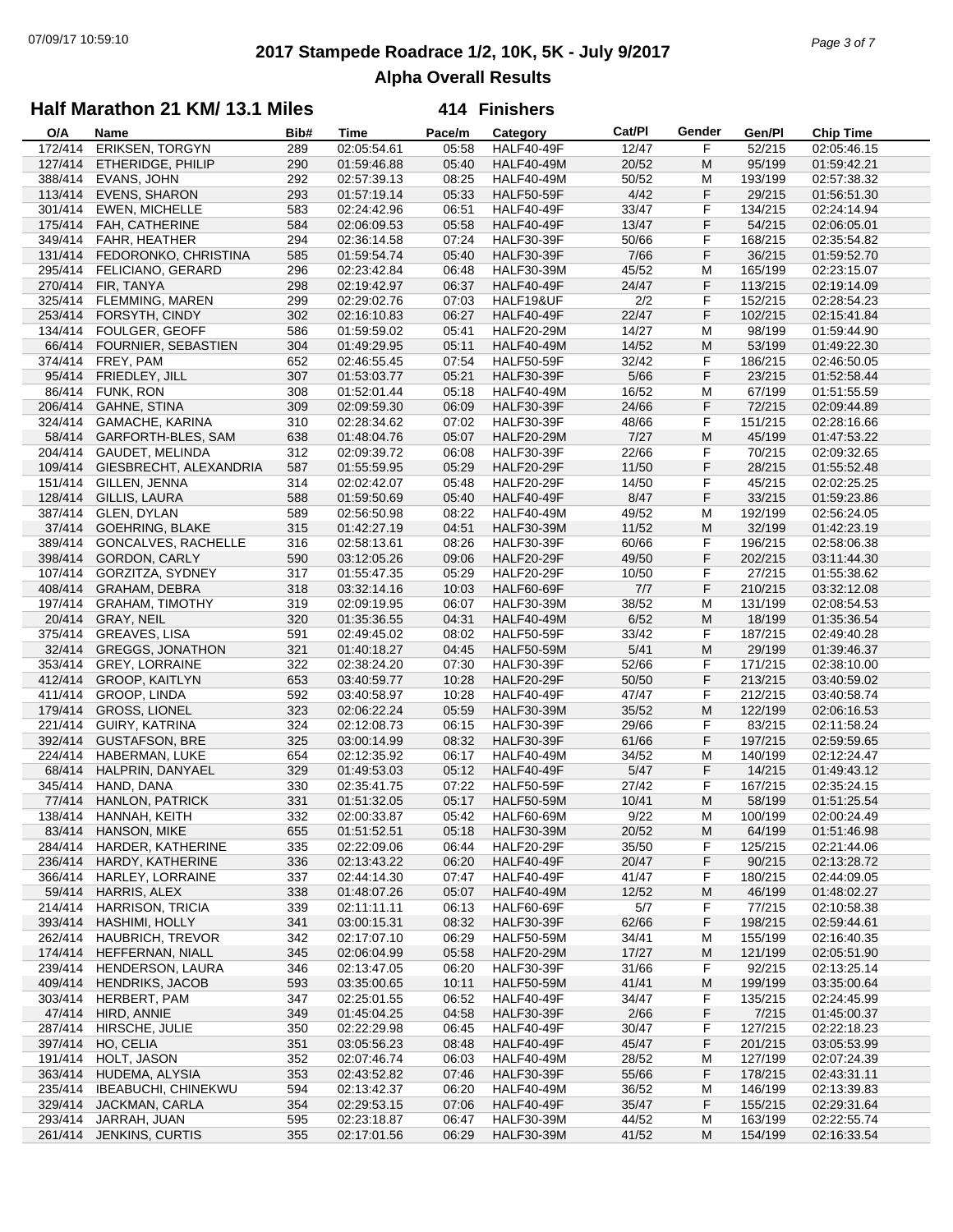# **2017 Stampede Roadrace 1/2, 10K, 5K - July 9/2017** 07/09/17 10:59:10 *Page 4 of 7* **Alpha Overall Results**

## **Half Marathon 21 KM/ 13.1 Miles**

| O/A     | Name                       | Bib# | Time        | Pace/m | Category          | Cat/PI | Gender | Gen/Pl  | <b>Chip Time</b> |
|---------|----------------------------|------|-------------|--------|-------------------|--------|--------|---------|------------------|
| 296/414 | JENSEN, BOB                | 596  | 02:23:43.35 | 06:48  | <b>HALF60-69M</b> | 15/22  | М      | 166/199 | 02:23:31.44      |
| 120/414 | JOHNSON, DAVE              | 357  | 01:57:56.88 | 05:35  | <b>HALF50-59M</b> | 17/41  | M      | 89/199  | 01:55:03.81      |
| 156/414 | <b>JOHNSON, NOEL</b>       | 358  | 02:03:33.61 | 05:51  | <b>HALF30-39M</b> | 31/52  | M      | 108/199 | 02:03:22.82      |
| 208/414 | JOHNSTON, PAUL             | 359  | 02:10:12.09 | 06:10  | <b>HALF50-59M</b> | 30/41  | M      | 135/199 | 02:09:56.83      |
| 71/414  | JONES, RACHEL              | 597  | 01:50:05.92 | 05:13  | <b>HALF30-39F</b> | 3/66   | F      | 15/215  | 01:49:55.55      |
| 115/414 | KANJI, ZAMEER              | 360  | 01:57:21.29 | 05:33  | <b>HALF20-29M</b> | 12/27  | M      | 85/199  | 01:57:19.25      |
| 229/414 | <b>KEATING, JOHN</b>       | 361  | 02:12:58.31 | 06:18  | <b>HALF20-29M</b> | 20/27  | М      | 143/199 | 02:12:40.53      |
| 168/414 | KEIM, NATHAN               | 362  | 02:05:33.30 | 05:57  | <b>HALF30-39M</b> | 33/52  | M      | 117/199 | 02:05:24.92      |
| 139/414 | KELLY, JENNY               | 637  | 02:00:41.96 | 05:43  | <b>HALF30-39F</b> | 9/66   | F      | 39/215  | 02:00:27.08      |
| 407/414 | KEMP, JENNIFER             | 363  | 03:32:13.09 | 10:03  | <b>HALF30-39F</b> | 66/66  | F      | 209/215 | 03:32:11.69      |
| 14/414  | <b>KENDRICK, MELISSA</b>   | 664  | 01:30:21.33 | 04:16  | <b>HALF30-39F</b> | 1/66   | F      | 2/215   | 01:30:20.88      |
| 212/414 |                            |      |             |        |                   |        |        |         |                  |
|         | KIME, SHAUNA               | 364  | 02:11:08.59 | 06:12  | <b>HALF20-29F</b> | 20/50  | F      | 76/215  | 02:10:51.77      |
| 18/414  | KING, STEPHEN              | 365  | 01:35:13.38 | 04:30  | <b>HALF30-39M</b> | 4/52   | M      | 16/199  | 01:35:12.42      |
| 283/414 | KJAER, KRISTINA            | 598  | 02:22:08.03 | 06:44  | <b>HALF20-29F</b> | 34/50  | F      | 124/215 | 02:21:44.92      |
| 24/414  | KLASSEN, LEANNE            | 367  | 01:37:05.39 | 04:36  | <b>HALF20-29F</b> | 2/50   | F      | 3/215   | 01:37:02.77      |
| 379/414 | KLOEPFER, DANIELLE         | 368  | 02:51:47.65 | 08:08  | <b>HALF30-39F</b> | 58/66  | F      | 189/215 | 02:51:47.65      |
| 155/414 | KLOEPFER, JEN              | 369  | 02:03:12.21 | 05:50  | <b>HALF20-29F</b> | 15/50  | F      | 48/215  | 02:03:03.77      |
| 90/414  | <b>KOBETS, GLEB</b>        | 599  | 01:52:43.19 | 05:20  | <b>HALF30-39M</b> | 22/52  | M      | 69/199  | 01:52:42.23      |
| 43/414  | KOLBER, RACHEL             | 600  | 01:44:47.69 | 04:58  | <b>HALF40-49F</b> | 2/47   | F      | 6/215   | 01:44:44.56      |
| 359/414 | KOSIK, WILMA               | 678  | 02:40:30.80 | 07:36  | <b>HALF50-59F</b> | 28/42  | F      | 176/215 | 02:40:05.74      |
| 399/414 | <b>KOVACIC, BERNICE</b>    | 371  | 03:12:38.22 | 09:07  | <b>HALF50-59F</b> | 39/42  | F      | 203/215 | 03:12:35.38      |
| 268/414 | <b>KRASNOZON, COLIN</b>    | 372  | 02:19:12.88 | 06:35  | <b>HALF30-39M</b> | 42/52  | M      | 157/199 | 02:19:12.88      |
| 383/414 | KUAMOTO, LUCIANA           | 374  | 02:53:54.69 | 08:14  | HALF40-49F        | 44/47  | F      | 192/215 | 02:53:45.76      |
| 364/414 | LAFFERTY, ROGER            | 375  | 02:44:05.37 | 07:46  | <b>HALF60-69M</b> | 21/22  | M      | 186/199 | 02:43:49.68      |
| 381/414 | LAIR, AARON                | 377  | 02:52:02.65 | 08:09  | <b>HALF40-49M</b> | 48/52  | М      | 191/199 | 02:51:56.28      |
| 380/414 | LAIR, SHARON               | 378  | 02:52:02.49 | 08:09  | HALF40-49F        | 43/47  | F      | 190/215 | 02:51:56.32      |
| 147/414 | LALONDE, BRIAN             | 601  | 02:02:29.91 | 05:48  | <b>HALF60-69M</b> | 10/22  | M      | 106/199 | 02:02:09.53      |
| 234/414 | LAM, CHRISTINA             | 379  | 02:13:31.13 | 06:19  | <b>HALF20-29F</b> | 24/50  | F      | 89/215  | 02:13:22.72      |
| 310/414 | LAMBE, GRANT               | 656  | 02:26:37.31 | 06:56  | <b>HALF40-49M</b> | 41/52  | M      | 169/199 | 02:26:12.29      |
| 149/414 | LAW, LACEY                 | 380  | 02:02:36.79 | 05:48  | <b>HALF30-39F</b> | 11/66  | F      | 43/215  | 02:02:17.99      |
| 91/414  |                            |      |             |        |                   |        |        | 70/199  |                  |
|         | LAWER, ADAM                | 381  | 01:52:46.20 | 05:20  | <b>HALF30-39M</b> | 23/52  | М      |         | 01:52:37.83      |
|         | 34/414 LEAKVOLD, JEREMY    | 382  | 01:40:43.24 | 04:46  | <b>HALF20-29M</b> | $5/27$ | M      | 31/199  | 01:40:39.06      |
|         | 22/414 LEARMONTH, DAVID    | 602  | 01:36:44.96 | 04:35  | <b>HALF30-39M</b> | $5/52$ | M      | 20/199  | 01:36:43.52      |
| 277/414 | LEBLANC, DANIELLE          | 383  | 02:20:50.29 | 06:40  | <b>HALF20-29F</b> | 33/50  | F      | 120/215 | 02:20:21.75      |
| 300/414 | LEE, DENNIS                | 384  | 02:24:38.83 | 06:51  | <b>HALF60-69M</b> | 16/22  | M      | 167/199 | 02:24:12.36      |
|         | 370/414 LEE, SHIN-YI       | 385  | 02:46:07.37 | 07:52  | <b>HALF30-39F</b> | 56/66  | F      | 183/215 | 02:45:46.12      |
| 410/414 | LEE, TERRY                 | 603  | 03:35:00.82 | 10:11  | <b>HALF50-59F</b> | 41/42  | F      | 211/215 | 03:35:00.81      |
| 112/414 | LEIGHTON, RICH             | 386  | 01:57:14.16 | 05:33  | <b>HALF50-59M</b> | 15/41  | M      | 84/199  | 01:57:02.22      |
| 184/414 | LEO, CHRISTOPHER           | 604  | 02:06:45.50 | 06:00  | <b>HALF30-39M</b> | 37/52  | M      | 125/199 | 02:06:40.13      |
|         | 360/414 LEONHARDT, STEPHEN | 387  | 02:40:58.93 | 07:37  | <b>HALF30-39M</b> | 50/52  | M      | 184/199 | 02:40:32.26      |
| 275/414 | LESSNER, JENNA             | 632  | 02:20:29.48 | 06:39  | <b>HALF30-39F</b> | 38/66  | F      | 118/215 | 02:20:12.58      |
| 28/414  | LEWIS, STEPHEN             | 605  | 01:39:54.44 | 04:44  | <b>HALF50-59M</b> | 4/41   | M      | 25/199  | 01:39:49.49      |
| 251/414 | LI. AMY                    | 388  | 02:16:09.91 | 06:27  | <b>HALF40-49F</b> | 21/47  | F      | 100/215 | 02:15:47.36      |
| 8/414   | LINDLAND, KEVIN            | 389  | 01:27:01.30 | 04:07  | <b>HALF50-59M</b> | 1/41   | M      | 8/199   | 01:27:00.70      |
|         | 307/414 LINTON, JUSTY      | 390  | 02:25:54.84 | 06:54  | <b>HALF20-29F</b> | 38/50  | F      | 139/215 | 02:25:41.75      |
| 308/414 | LINTON, MONA               | 391  | 02:25:55.02 | 06:54  | <b>HALF50-59F</b> | 18/42  | F      | 140/215 | 02:25:41.89      |
| 237/414 | LIONG, ERIC                | 392  | 02:13:43.27 | 06:20  | <b>HALF20-29M</b> | 21/27  | М      | 147/199 | 02:13:35.02      |
| 320/414 | LOCKE, ANDREA              | 393  | 02:28:06.00 | 07:01  | <b>HALF20-29F</b> | 39/50  | F      | 147/215 | 02:27:53.72      |
| 188/414 | LOKANC, SABINA             | 394  | 02:07:26.29 | 06:02  | HALF40-49F        | 16/47  | F      | 63/215  | 02:07:15.04      |
| 302/414 | LOW, TECK                  | 395  | 02:24:58.84 | 06:52  | <b>HALF40-49M</b> | 40/52  | M      | 168/199 | 02:24:32.91      |
| 185/414 | LU, TINA                   | 396  | 02:06:45.62 | 06:00  | HALF40-49F        | 15/47  | F      | 60/215  | 02:06:39.71      |
| 79/414  | LUDWIGSEN, HARALD          | 606  | 01:51:42.80 | 05:17  | <b>HALF40-49M</b> | 15/52  | M      | 60/199  | 01:51:17.37      |
| 65/414  | MACEDO, RICHARD            | 397  | 01:49:27.06 | 05:11  | <b>HALF30-39M</b> | 18/52  | M      | 52/199  | 01:49:20.53      |
| 9/414   | MACFARLANE, REID           | 398  | 01:27:20.05 | 04:08  | <b>HALF40-49M</b> | 2/52   | M      | 9/199   | 01:27:19.17      |
|         |                            |      |             |        |                   |        |        |         |                  |
| 30/414  | MACISAAC, DONALD           | 675  | 01:40:00.74 | 04:44  | HALF19&UM         | 3/5    | М      | 27/199  | 01:39:58.00      |
| 76/414  | MADIGAN, JAMIE             | 607  | 01:51:17.38 | 05:16  | <b>HALF20-29F</b> | 6/50   | F      | 19/215  | 01:51:14.33      |
| 242/414 | <b>MAINS, MARIE</b>        | 399  | 02:14:29.08 | 06:22  | <b>HALF30-39F</b> | 32/66  | F      | 94/215  | 02:14:15.24      |
| 227/414 | MALTSEV, MICHAEL           | 400  | 02:12:42.01 | 06:17  | <b>HALF40-49M</b> | 35/52  | M      | 142/199 | 02:12:39.93      |
| 170/414 | MANNEKE, COLE              | 673  | 02:05:39.61 | 05:57  | <b>HALF20-29M</b> | 16/27  | M      | 119/199 | 02:05:08.31      |
| 169/414 | MARCIANO, URI              | 608  | 02:05:37.79 | 05:57  | <b>HALF50-59M</b> | 28/41  | M      | 118/199 | 02:05:34.95      |
| 331/414 | MARSH, KIM                 | 402  | 02:30:02.54 | 07:06  | <b>HALF50-59F</b> | 23/42  | F      | 157/215 | 02:29:54.10      |
| 63/414  | MARSHALL, MATTHEW          | 403  | 01:48:56.63 | 05:09  | <b>HALF20-29M</b> | 9/27   | M      | 50/199  | 01:48:54.87      |
| 290/414 | MARSON, LINA               | 609  | 02:23:10.00 | 06:47  | HALF60-69F        | 6/7    | F      | 129/215 | 02:22:40.46      |
| 373/414 | MATTHEWS, JENNIFER         | 405  | 02:46:40.14 | 07:53  | <b>HALF50-59F</b> | 31/42  | F      | 185/215 | 02:46:35.89      |
| 266/414 | MCCLURE, SHAY              | 407  | 02:18:37.06 | 06:34  | <b>HALF30-39F</b> | 37/66  | F      | 110/215 | 02:18:30.85      |
| 92/414  | MCINNIS, GERARD            | 410  | 01:52:47.70 | 05:20  | <b>HALF50-59M</b> | 13/41  | M      | 71/199  | 01:52:40.81      |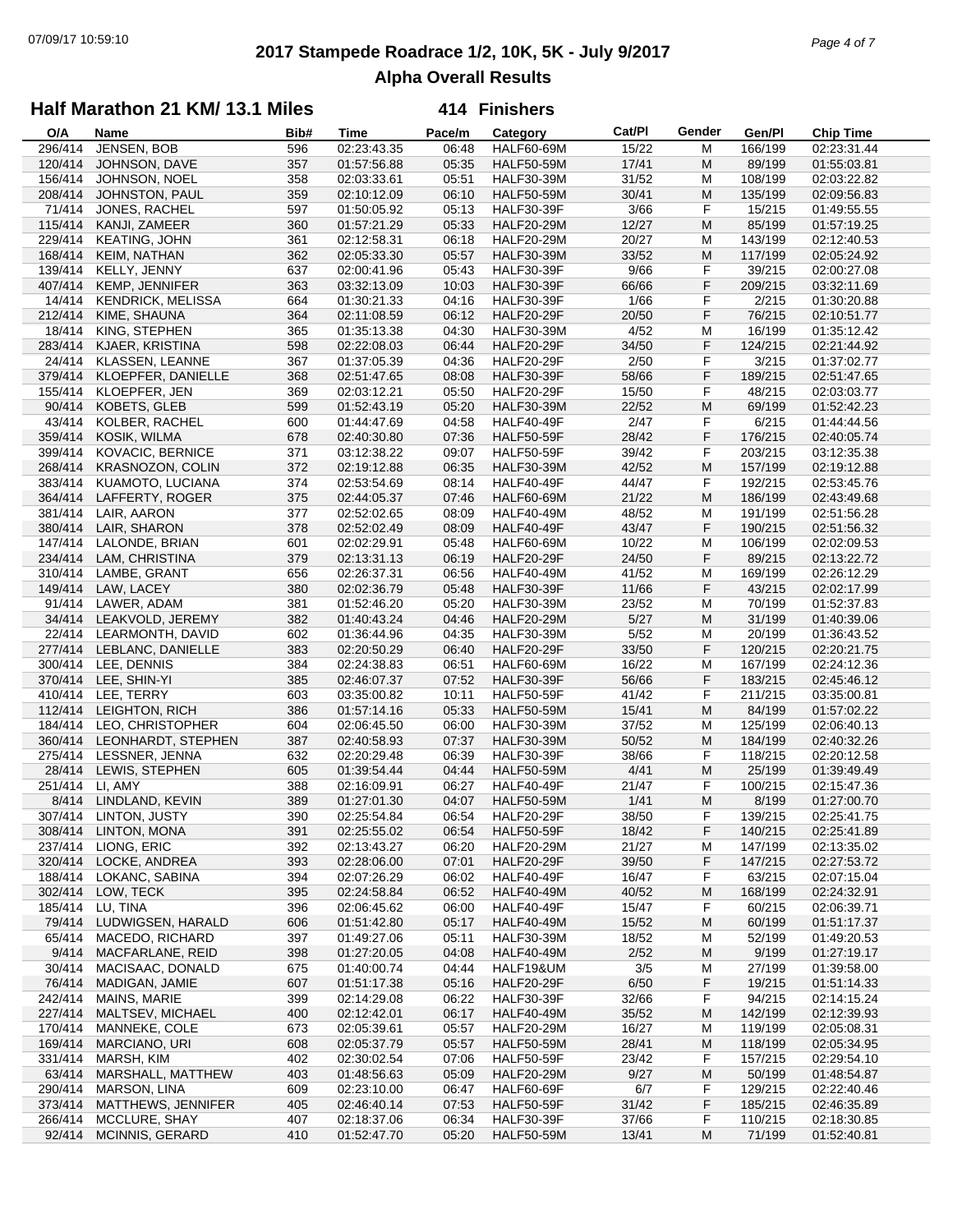# **2017 Stampede Roadrace 1/2, 10K, 5K - July 9/2017** 07/09/17 10:59:10 *Page 5 of 7* **Alpha Overall Results**

## **Half Marathon 21 KM/ 13.1 Miles**

| O/A     | Name                        | Bib# | <b>Time</b> | Pace/m | Category          | Cat/Pl | Gender | Gen/Pl  | <b>Chip Time</b> |
|---------|-----------------------------|------|-------------|--------|-------------------|--------|--------|---------|------------------|
| 306/414 | MCKAIN, AMBER               | 411  | 02:25:40.92 | 06:54  | <b>HALF30-39F</b> | 43/66  | F      | 138/215 | 02:25:11.06      |
| 192/414 | MCLAWS, NICOLE              | 413  | 02:07:49.67 | 06:03  | <b>HALF30-39F</b> | 19/66  | F      | 65/215  | 02:07:32.77      |
| 186/414 | MCLEAN, BARBARA             | 414  | 02:06:48.90 | 06:00  | <b>HALF30-39F</b> | 17/66  | F      | 61/215  | 02:06:37.95      |
| 93/414  | MCLEAN, DOUG                | 610  | 01:52:55.79 | 05:21  | <b>HALF60-69M</b> | 5/22   | M      | 72/199  | 01:52:45.00      |
| 356/414 | MELEKH, GANNA               | 415  | 02:39:47.16 | 07:34  | <b>HALF30-39F</b> | 53/66  | F      | 173/215 | 02:39:47.16      |
| 344/414 | MELNECHENKOPEDLAR, TRACY416 |      | 02:35:18.25 | 07:21  | <b>HALF40-49F</b> | 37/47  | F      | 166/215 | 02:35:15.33      |
| 402/414 | MELVIN, DALE                | 418  | 03:17:30.11 | 09:21  | <b>HALF40-49M</b> | 52/52  | M      | 198/199 | 03:17:00.66      |
| 164/414 |                             |      | 02:05:11.80 | 05:56  |                   |        | M      |         |                  |
|         | MENDOZA, JOSEPH             | 419  |             |        | <b>HALF50-59M</b> | 26/41  |        | 114/199 | 02:04:56.94      |
| 176/414 | MENEGHINI, JULIE            | 611  | 02:06:09.63 | 05:58  | <b>HALF50-59F</b> | 8/42   | F      | 55/215  | 02:06:05.07      |
| 166/414 | MILBURY, DAWSON             | 421  | 02:05:21.71 | 05:56  | <b>HALF50-59M</b> | 27/41  | M      | 116/199 | 02:05:01.95      |
| 332/414 | MILLS TAYLOR, LAUREN        | 612  | 02:30:05.26 | 07:06  | <b>HALF20-29F</b> | 44/50  | F      | 158/215 | 02:29:40.79      |
| 53/414  | <b>MOLNAR, PATRICE</b>      | 423  | 01:46:34.21 | 05:03  | <b>HALF20-29M</b> | 6/27   | M      | 42/199  | 01:46:20.21      |
| 61/414  | MOODY, BENNETT              | 425  | 01:48:34.30 | 05:08  | <b>HALF20-29M</b> | 8/27   | M      | 48/199  | 01:48:17.58      |
| 152/414 | MOONEY, SEAN                | 426  | 02:03:02.75 | 05:49  | <b>HALF40-49M</b> | 23/52  | M      | 107/199 | 02:02:47.19      |
| 104/414 | MOORE, CHAD                 | 677  | 01:55:17.71 | 05:27  | <b>HALF30-39M</b> | 27/52  | M      | 79/199  | 01:55:03.71      |
| 350/414 | MOORE, TREVAR               | 427  | 02:37:13.09 | 07:27  | <b>HALF40-49M</b> | 45/52  | M      | 182/199 | 02:36:57.07      |
| 199/414 | MORRISH, ALICIA             | 428  | 02:09:24.71 | 06:08  | <b>HALF40-49F</b> | 17/47  | F      | 67/215  | 02:09:06.39      |
| 40/414  | <b>MORRISH, IAIN</b>        | 429  | 01:44:31.14 | 04:57  | <b>HALF40-49M</b> | 10/52  | M      | 35/199  | 01:44:24.47      |
| 38/414  | MOTT, ROB                   | 534  | 01:42:59.66 | 04:52  | <b>HALF40-49M</b> | 9/52   | M      | 33/199  | 01:42:56.92      |
| 260/414 | MOULT, PHILLIPA             | 430  | 02:17:01.28 | 06:29  | <b>HALF50-59F</b> | 14/42  | F      | 107/215 | 02:16:38.32      |
| 119/414 | MOYNIHAN, PAUL              | 432  | 01:57:53.57 | 05:35  | <b>HALF50-59M</b> | 16/41  | M      | 88/199  | 01:57:39.87      |
| 50/414  | MUENCHRATH, DAWN            | 434  | 01:46:08.61 | 05:01  | <b>HALF20-29F</b> | 4/50   | F      | 10/215  | 01:46:05.77      |
|         |                             |      |             |        |                   |        |        |         |                  |
| 64/414  | MUMMERY, CHRIS              | 435  | 01:49:24.88 | 05:11  | <b>HALF40-49M</b> | 13/52  | M      | 51/199  | 01:49:18.07      |
| 154/414 | MURPHY, KELLY               | 436  | 02:03:11.14 | 05:50  | <b>HALF50-59F</b> | $7/42$ | F      | 47/215  | 02:03:01.61      |
| 35/414  | MURPHY, SARAH               | 613  | 01:40:49.64 | 04:46  | <b>HALF20-29F</b> | 3/50   | F      | 4/215   | 01:40:44.11      |
| 250/414 | NARANG, PRETUM              | 437  | 02:16:05.82 | 06:27  | <b>HALF30-39M</b> | 40/52  | M      | 151/199 | 02:15:44.77      |
| 391/414 | NARDONE, CRAIG              | 614  | 02:59:45.77 | 08:31  | <b>HALF60-69M</b> | 22/22  | M      | 195/199 | 02:59:43.87      |
| 180/414 | NELSON, ADAM                | 438  | 02:06:28.87 | 05:59  | <b>HALF30-39M</b> | 36/52  | M      | 123/199 | 02:06:15.25      |
| 94/414  | NEUFELD, JILL               | 657  | 01:53:02.52 | 05:21  | <b>HALF50-59F</b> | 3/42   | F      | 22/215  | 01:52:59.23      |
| 121/414 | NEVE, ANDREW                | 439  | 01:58:21.82 | 05:36  | <b>HALF50-59M</b> | 18/41  | M      | 90/199  | 01:58:09.91      |
| 390/414 | NOLAN, RORY                 | 441  | 02:59:36.86 | 08:30  | <b>HALF30-39M</b> | 52/52  | M      | 194/199 | 02:59:08.85      |
| 111/414 | O'GRADY, PAUL               | 443  | 01:56:59.80 | 05:32  | <b>HALF30-39M</b> | 29/52  | M      | 83/199  | 01:56:38.95      |
| 55/414  | OGILVIE, JASON              | 445  | 01:47:08.60 | 05:04  | <b>HALF30-39M</b> | 16/52  | М      | 44/199  | 01:47:03.65      |
| 248/414 | OMAN, SANDY                 | 446  | 02:15:09.54 | 06:24  | <b>HALF50-59F</b> | 13/42  | F      | 98/215  | 02:14:57.21      |
| 62/414  | OOSTERBAAN, EDWARD          | 447  | 01:48:47.05 | 05:09  | <b>HALF50-59M</b> | 7/41   | M      | 49/199  | 01:48:28.63      |
| 271/414 | ORIEL, CHRISTINE            | 448  | 02:19:52.08 | 06:37  | <b>HALF40-49F</b> | 25/47  | F      | 114/215 | 02:19:30.17      |
|         |                             |      |             |        |                   |        |        |         |                  |
| 189/414 | OVEREND, BILL               | 449  | 02:07:35.50 | 06:02  | <b>HALF50-59M</b> | 29/41  | M      | 126/199 | 02:07:15.80      |
| 123/414 | OWEL, THEO                  | 450  | 01:58:42.04 | 05:37  | <b>HALF60-69M</b> | 8/22   | M      | 91/199  | 01:58:37.78      |
| 29/414  | PARR, CHAD                  | 451  | 01:39:59.18 | 04:44  | <b>HALF30-39M</b> | 8/52   | M      | 26/199  | 01:39:56.78      |
| 15/414  | PELLIZZARI, ANDREA          | 646  | 01:33:20.25 | 04:25  | <b>HALF40-49M</b> | 3/52   | M      | 13/199  | 01:33:17.79      |
| 210/414 | PEMBERTON, JONATHAN         | 645  | 02:10:31.01 | 06:11  | <b>HALF50-59M</b> | 31/41  | М      | 136/199 | 02:10:12.80      |
| 182/414 | PERRI, GIOVANNI             | 452  | 02:06:38.24 | 06:00  | <b>HALF20-29M</b> | 18/27  | M      | 124/199 | 02:06:22.02      |
| 190/414 | PETCH, SUSAN                | 453  | 02:07:39.88 | 06:03  | <b>HALF60-69F</b> | 4/7    | F      | 64/215  | 02:07:28.93      |
| 97/414  | PHELAN, CIAN                | 615  | 01:53:30.31 | 05:22  | <b>HALF20-29M</b> | 11/27  | M      | 74/199  | 01:53:25.79      |
|         | 136/414 PISO, CAL           | 456  | 02:00:21.78 | 05:42  | <b>HALF50-59M</b> | 23/41  | M      | 99/199  | 02:00:06.62      |
| 382/414 | PLETT, CHRISTINE            | 616  | 02:53:34.74 | 08:13  | <b>HALF30-39F</b> | 59/66  | F      | 191/215 | 02:53:09.31      |
| 203/414 | POLL, NATASHA               | 457  | 02:09:38.34 | 06:08  | <b>HALF30-39F</b> | 21/66  | F      | 69/215  | 02:09:24.14      |
| 173/414 | PYNE, APRIL                 | 459  | 02:05:56.61 | 05:58  | <b>HALF20-29F</b> | 17/50  | F      | 53/215  | 02:05:36.31      |
| 72/414  | QUAPP, DOREEN               | 460  | 01:50:12.69 | 05:13  | HALF60-69F        | 1/7    | F      | 16/215  | 01:50:02.32      |
| 129/414 | QUINN, CATHY                | 461  | 01:59:53.82 | 05:40  | <b>HALF40-49F</b> | 9/47   | F      | 34/215  | 01:59:42.07      |
| 144/414 | QUINN, PAT                  | 462  | 02:01:35.59 | 05:45  | <b>HALF50-59M</b> | 24/41  | M      | 103/199 | 02:01:24.08      |
| 259/414 | <b>QUINTANA, ROBYN</b>      | 463  | 02:17:01.11 | 06:29  | <b>HALF20-29F</b> | 30/50  | F      | 106/215 | 02:16:31.08      |
|         | RADZICHOWSKY, IAN           |      | 02:09:28.04 |        |                   |        |        |         |                  |
| 201/414 |                             | 464  |             | 06:08  | <b>HALF40-49M</b> | 32/52  | M      | 134/199 | 02:09:17.47      |
| 314/414 | RAMOS, YOLANDA              | 465  | 02:27:21.92 | 06:59  | <b>HALF30-39F</b> | 46/66  | F      | 143/215 | 02:26:55.31      |
| 33/414  | RANDALL, DERRICK            | 672  | 01:40:22.89 | 04:45  | <b>HALF30-39M</b> | 10/52  | M      | 30/199  | 01:40:21.25      |
| 289/414 | RATHBONE, DALLAS            | 466  | 02:23:01.96 | 06:46  | <b>HALF20-29M</b> | 26/27  | M      | 161/199 | 02:22:49.95      |
| 328/414 | RAWSON, KRISTA              | 468  | 02:29:52.28 | 07:06  | <b>HALF50-59F</b> | 22/42  | F      | 154/215 | 02:29:30.51      |
| 100/414 | REABURN, JACQUI             | 469  | 01:54:34.75 | 05:25  | <b>HALF20-29F</b> | 8/50   | F      | 24/215  | 01:54:19.35      |
| 252/414 | REGNER, REBECCA             | 470  | 02:16:10.66 | 06:27  | HALF20-29F        | 28/50  | F      | 101/215 | 02:15:56.16      |
| 223/414 | RENAUD, LOUIS               | 617  | 02:12:26.93 | 06:16  | <b>HALF50-59M</b> | 32/41  | M      | 139/199 | 02:12:15.02      |
| 386/414 | RETZER, ANN                 | 666  | 02:56:02.14 | 08:20  | <b>HALF50-59F</b> | 36/42  | F      | 195/215 | 02:56:02.14      |
| 265/414 | RICHARDSON, LAURA           | 471  | 02:18:36.35 | 06:34  | <b>HALF20-29F</b> | 31/50  | F      | 109/215 | 02:18:15.60      |
| 150/414 | RIESEBERG, ASHLEY           | 472  | 02:02:37.25 | 05:48  | HALF30-39F        | 12/66  | F      | 44/215  | 02:02:19.74      |
| 48/414  | RINGSTROM, CAILIN           | 473  | 01:45:58.11 | 05:01  | HALF19&UF         | 1/2    | F      | 8/215   | 01:45:53.24      |
| 282/414 | RISERBATO, ANTONINA         | 633  | 02:21:50.94 | 06:43  | <b>HALF40-49F</b> | 29/47  | F      | 123/215 | 02:21:23.35      |
| 6/414   | ROBB, JAIME                 | 662  | 01:26:08.10 | 04:04  | <b>HALF30-39M</b> | 2/52   | M      | 6/199   | 01:26:06.82      |
|         |                             |      |             |        |                   |        |        |         |                  |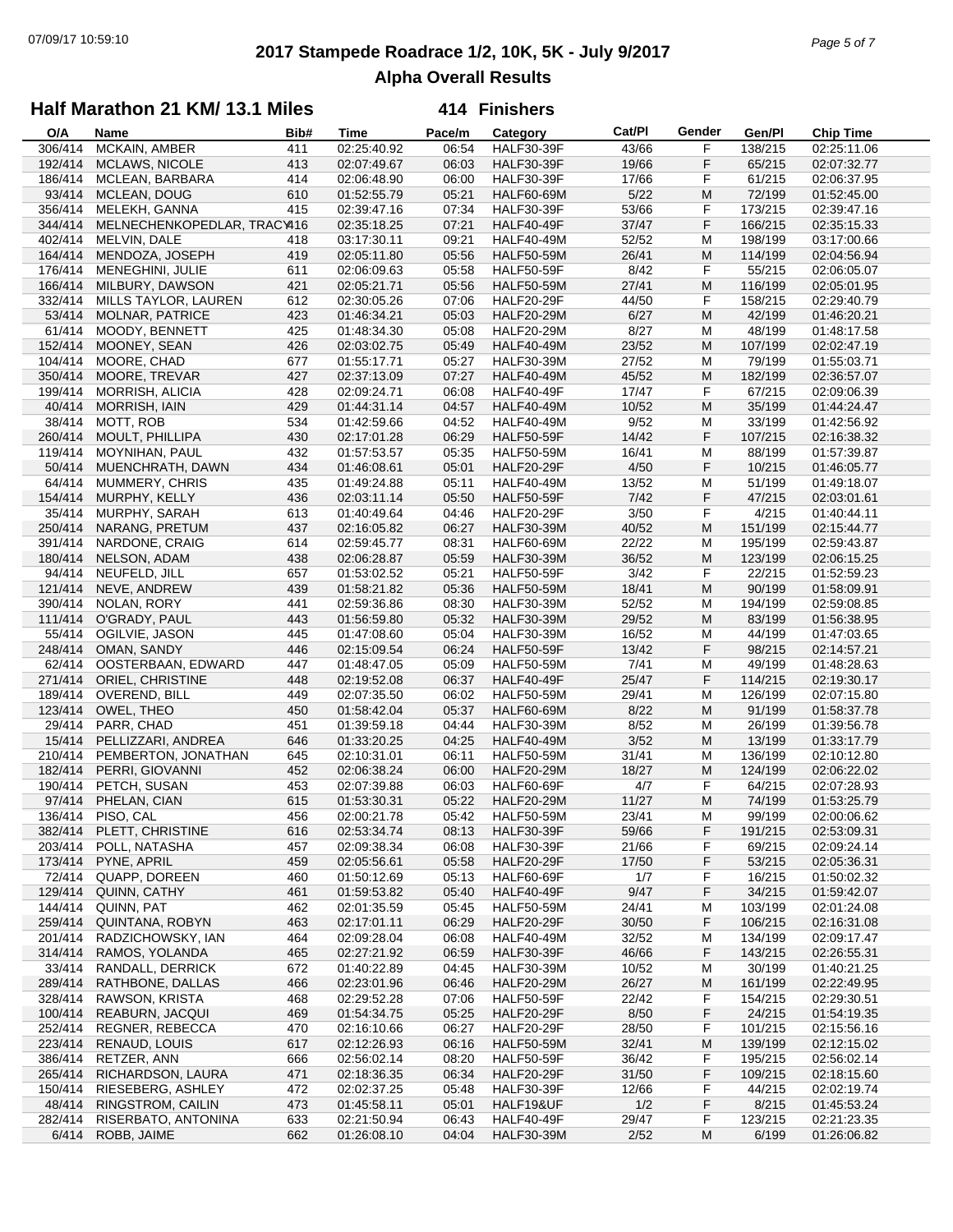# **2017 Stampede Roadrace 1/2, 10K, 5K - July 9/2017** 07/09/17 10:59:11 *Page 6 of 7* **Alpha Overall Results**

### **Half Marathon 21 KM/ 13.1 Miles**

| O/A     | Name                    | Bib# | <b>Time</b> | Pace/m | Category          | Cat/PI | Gender | Gen/Pl  | <b>Chip Time</b> |
|---------|-------------------------|------|-------------|--------|-------------------|--------|--------|---------|------------------|
| 371/414 | ROBBLEE, MAGGIE         | 474  | 02:46:08.02 | 07:52  | <b>HALF50-59F</b> | 30/42  | F      | 184/215 | 02:45:41.77      |
| 44/414  | ROBICHAUD, LEIGHAM      | 647  | 01:45:00.20 | 04:58  | <b>HALF30-39M</b> | 13/52  | M      | 38/199  | 01:44:57.54      |
| 405/414 | ROMANOW, MICHELLE       | 476  | 03:25:44.52 | 09:45  | <b>HALF40-49F</b> | 46/47  | F      | 207/215 | 03:25:44.35      |
| 342/414 | ROSEHILL, LORI          | 619  | 02:34:56.70 | 07:20  | <b>HALF50-59F</b> | 26/42  | F      | 165/215 | 02:34:30.65      |
| 2/414   | ROSS, DARYL             | 477  | 01:18:20.44 | 03:42  | HALF19&UM         | 1/5    | M      | 2/199   | 01:18:20.33      |
| 333/414 | RULLER, KEN             | 478  | 02:30:57.03 | 07:09  | <b>HALF60-69M</b> | 18/22  | M      | 175/199 | 02:30:32.17      |
| 351/414 | RYAN, KENDRA            | 479  | 02:37:15.57 | 07:27  | <b>HALF30-39F</b> | 51/66  | F      | 169/215 | 02:37:09.20      |
| 247/414 | SAASTAD, CHANDI         | 480  | 02:14:58.64 | 06:23  | <b>HALF20-29F</b> | 26/50  | F      | 97/215  | 02:14:33.16      |
| 145/414 | SAINT CYR, LOUIS        | 481  | 02:01:43.40 | 05:46  | <b>HALF40-49M</b> | 22/52  | M      | 104/199 | 02:01:33.39      |
| 406/414 |                         |      |             |        |                   |        |        |         | 03:28:27.50      |
|         | SAMSON, HAYLIE          | 482  | 03:28:29.18 | 09:52  | <b>HALF30-39F</b> | 65/66  | F      | 208/215 |                  |
| 414/414 | SAMUELSON, MARLENE      | 483  | 03:55:40.90 | 11:10  | HALF70+F          | 1/1    | F      | 215/215 | 03:55:40.11      |
| 171/414 | <b>SANTOS, MARK</b>     | 484  | 02:05:52.41 | 05:57  | <b>HALF30-39M</b> | 34/52  | M      | 120/199 | 02:05:29.96      |
| 7/414   | SAUNDERS, STEVE         | 485  | 01:26:55.03 | 04:07  | <b>HALF40-49M</b> | 1/52   | м      | 7/199   | 01:26:53.93      |
| 87/414  | SAVOIE, JOHN            | 486  | 01:52:02.68 | 05:18  | <b>HALF50-59M</b> | 12/41  | M      | 68/199  | 01:51:58.42      |
| 400/414 | <b>SCHAFF, LESLIE</b>   | 487  | 03:13:38.78 | 09:10  | <b>HALF30-39F</b> | 63/66  | F      | 204/215 | 03:13:36.88      |
| 70/414  | <b>SCHLAUCH, KEVIN</b>  | 488  | 01:50:05.84 | 05:13  | <b>HALF30-39M</b> | 19/52  | M      | 56/199  | 01:49:58.37      |
| 395/414 | SCHOFIELD, JO-ANNE      | 489  | 03:04:18.45 | 08:44  | <b>HALF50-59F</b> | 37/42  | F      | 199/215 | 03:04:13.74      |
| 368/414 | SCOTT, SHARLENE         | 620  | 02:45:34.39 | 07:50  | <b>HALF50-59F</b> | 29/42  | F      | 181/215 | 02:45:19.91      |
| 42/414  | SENNETT, MICHAEL        | 492  | 01:44:36.66 | 04:57  | <b>HALF50-59M</b> | 6/41   | M      | 37/199  | 01:44:26.29      |
| 220/414 | SHAW, MARIAH            | 493  | 02:11:56.75 | 06:15  | <b>HALF30-39F</b> | 28/66  | F      | 82/215  | 02:11:47.02      |
| 141/414 | SHEIL, NEVIN            | 621  | 02:00:54.84 | 05:43  | <b>HALF40-49M</b> | 21/52  | M      | 102/199 | 02:00:23.63      |
| 218/414 | SHEPHERD, ALISON        | 494  | 02:11:52.72 | 06:15  | <b>HALF50-59F</b> | 10/42  | F      | 80/215  | 02:11:34.13      |
| 158/414 | SIQUEIRA, ANDREA        | 495  | 02:04:05.47 | 05:52  | <b>HALF40-49F</b> | 11/47  | F      | 49/215  | 02:03:55.19      |
| 357/414 | SKRYNYK, BOBBI          | 496  | 02:40:30.58 | 07:36  | <b>HALF40-49F</b> | 40/47  | F      | 174/215 | 02:40:09.93      |
|         |                         |      |             |        |                   |        |        |         |                  |
| 125/414 | <b>SKRYNYK, CRAIG</b>   | 497  | 01:59:27.41 | 05:39  | <b>HALF40-49M</b> | 19/52  | M      | 93/199  | 01:59:17.13      |
| 335/414 | SMITH, MATT             | 622  | 02:31:26.64 | 07:10  | <b>HALF30-39M</b> | 47/52  | M      | 176/199 | 02:30:59.31      |
| 348/414 | SMITH, PRESTON          | 634  | 02:36:14.58 | 07:24  | <b>HALF60-69M</b> | 19/22  | M      | 181/199 | 02:35:54.82      |
| 101/414 | SMITH, SCOTT            | 498  | 01:54:42.46 | 05:26  | <b>HALF30-39M</b> | 26/52  | M      | 77/199  | 01:54:33.67      |
| 327/414 | SMITH, STEPHEN          | 499  | 02:29:51.46 | 07:06  | <b>HALF30-39M</b> | 46/52  | м      | 174/199 | 02:29:35.42      |
| 258/414 | SPOONER, JEFF           | 502  | 02:16:56.39 | 06:29  | <b>HALF20-29M</b> | 24/27  | M      | 153/199 | 02:16:43.30      |
| 99/414  | STEACY, GENE            | 506  | 01:54:24.02 | 05:25  | <b>HALF60-69M</b> | 6/22   | M      | 76/199  | 01:54:14.57      |
| 346/414 | <b>STEWART, CHRIS</b>   | 508  | 02:35:44.90 | 07:22  | <b>HALF30-39M</b> | 48/52  | M      | 179/199 | 02:35:13.83      |
| 269/414 | STORSLEY, JAMIE         | 624  | 02:19:27.45 | 06:36  | <b>HALF40-49F</b> | 23/47  | F      | 112/215 | 02:19:00.12      |
| 322/414 | STRAND, KRYSTEN         | 625  | 02:28:22.11 | 07:01  | <b>HALF20-29F</b> | 40/50  | F      | 149/215 | 02:28:06.10      |
| 82/414  | STRETCH, MAX            | 509  | 01:51:45.81 | 05:17  | HALF19&UM         | 5/5    | м      | 63/199  | 01:51:36.66      |
| 355/414 | STUDER, KIMBERLEY       | 510  | 02:39:09.44 | 07:32  | <b>HALF40-49F</b> | 39/47  | F      | 172/215 | 02:38:51.48      |
| 358/414 | SULATYSKI, COLLEEN      | 626  | 02:40:30.72 | 07:36  | <b>HALF30-39F</b> | 54/66  | F      | 175/215 | 02:40:10.19      |
| 177/414 | SUPERSAD, AMBER         | 511  | 02:06:13.53 | 05:58  | <b>HALF30-39F</b> | 14/66  | F      | 56/215  | 02:05:53.07      |
| 163/414 | SWABB, CHRIS            | 513  | 02:04:23.07 | 05:53  | <b>HALF40-49M</b> | 26/52  | M      | 113/199 | 02:04:11.82      |
| 211/414 | SWANSON, KENDA          | 635  | 02:11:06.28 | 06:12  | <b>HALF30-39F</b> | 25/66  | F      | 75/215  | 02:10:58.00      |
| 241/414 | SWITZER, MELODY         |      |             |        |                   |        | F      |         |                  |
|         |                         | 627  | 02:14:13.35 | 06:21  | <b>HALF50-59F</b> | 12/42  |        | 93/215  | 02:13:59.73      |
| 339/414 | SZYMANEK, MEREDITH      | 628  | 02:32:49.85 | 07:14  | <b>HALF30-39F</b> | 49/66  | F      | 163/215 | 02:32:20.91      |
| 142/414 | TAYLOR, LAURA           | 514  | 02:01:08.25 | 05:44  | <b>HALF30-39F</b> | 10/66  | F      | 40/215  | 02:01:04.96      |
| 315/414 | THOMAS, SHARON          | 517  | 02:27:23.21 | 06:59  | <b>HALF50-59F</b> | 19/42  | F      | 144/215 | 02:27:23.21      |
| 343/414 | THOMAS, STEPHEN         | 518  | 02:35:17.43 | 07:21  | <b>HALF50-59M</b> | 38/41  | M      | 178/199 | 02:34:53.51      |
|         | 41/414 THORNE, TYSON    | 519  | 01:44:31.40 | 04:57  | <b>HALF30-39M</b> | 12/52  | M      | 36/199  | 01:44:25.12      |
| 12/414  | THORPE, BRUCE           | 520  | 01:29:26.03 | 04:14  | <b>HALF50-59M</b> | 2/41   | M      | 11/199  | 01:29:22.90      |
| 160/414 | TIBERT, RON             | 521  | 02:04:21.63 | 05:53  | <b>HALF40-49M</b> | 25/52  | M      | 110/199 | 02:04:05.41      |
| 102/414 | TIEH, JOHN              | 522  | 01:54:54.34 | 05:26  | <b>HALF60-69M</b> | 7/22   | м      | 78/199  | 01:54:40.50      |
| 165/414 | TIGLEY, ALLAN           | 523  | 02:05:15.29 | 05:56  | <b>HALF40-49M</b> | 27/52  | M      | 115/199 | 02:05:05.38      |
| 81/414  | TWEED, DARRELL          | 525  | 01:51:43.54 | 05:17  | <b>HALF50-59M</b> | 11/41  | M      | 62/199  | 01:51:36.81      |
| 45/414  | VAIL, PETER             | 526  | 01:45:00.94 | 04:58  | <b>HALF60-69M</b> | 1/22   | M      | 39/199  | 01:44:55.17      |
| 326/414 | VAN'T HOF, ALYSSA       | 668  | 02:29:49.82 | 07:06  | <b>HALF20-29F</b> | 42/50  | F      | 153/215 | 02:29:42.53      |
| 1/414   | VANDERWOUDE, DARRYL     | 658  | 01:17:47.92 | 03:41  | <b>HALF20-29M</b> | 1/27   | M      | 1/199   | 01:17:47.91      |
| 215/414 | <b>VERBONAC, KIERA</b>  | 527  | 02:11:18.91 | 06:13  | <b>HALF20-29F</b> | 21/50  | F      | 78/215  | 02:11:02.09      |
| 137/414 | <b>VERBONAC, MARIA</b>  | 528  | 02:00:23.43 | 05:42  | <b>HALF50-59F</b> | $5/42$ | F      | 38/215  | 02:00:07.05      |
| 240/414 | VERTZ, JOHN             | 529  | 02:14:02.77 | 06:21  | <b>HALF20-29M</b> | 22/27  |        | 148/199 | 02:13:44.35      |
|         |                         |      |             |        |                   |        | M      |         |                  |
| 13/414  | VIDELA, XAVIER          | 530  | 01:30:18.63 | 04:16  | <b>HALF20-29M</b> | 4/27   | M      | 12/199  | 01:30:17.15      |
| 222/414 | VO-TIGLEY, EMILIE       | 660  | 02:12:26.61 | 06:16  | <b>HALF40-49F</b> | 18/47  | F      | 84/215  | 02:12:16.71      |
| 274/414 | <b>VOLSTEEDT, KOBIE</b> | 629  | 02:20:17.80 | 06:38  | <b>HALF40-49F</b> | 27/47  | F      | 117/215 | 02:19:53.64      |
| 126/414 | WACHOWICH, DAVID        | 659  | 01:59:46.76 | 05:40  | <b>HALF50-59M</b> | 20/41  | M      | 94/199  | 01:59:30.24      |
| 233/414 | WARD, COLIN             | 536  | 02:13:28.12 | 06:19  | <b>HALF30-39M</b> | 39/52  | M      | 145/199 | 02:13:08.16      |
| 205/414 | WARNER, CAROLINE        | 537  | 02:09:55.23 | 06:09  | <b>HALF30-39F</b> | 23/66  | F      | 71/215  | 02:09:40.45      |
| 202/414 | WATT, CATHY             | 538  | 02:09:33.93 | 06:08  | <b>HALF30-39F</b> | 20/66  | F      | 68/215  | 02:09:21.08      |
| 52/414  | <b>WEIMAN, KURTIS</b>   | 630  | 01:46:15.93 | 05:02  | <b>HALF30-39M</b> | 14/52  | M      | 41/199  | 01:46:10.94      |
| 288/414 | WETHERELL, DAWNA        | 540  | 02:22:33.48 | 06:45  | <b>HALF30-39F</b> | 41/66  | F      | 128/215 | 02:22:18.62      |